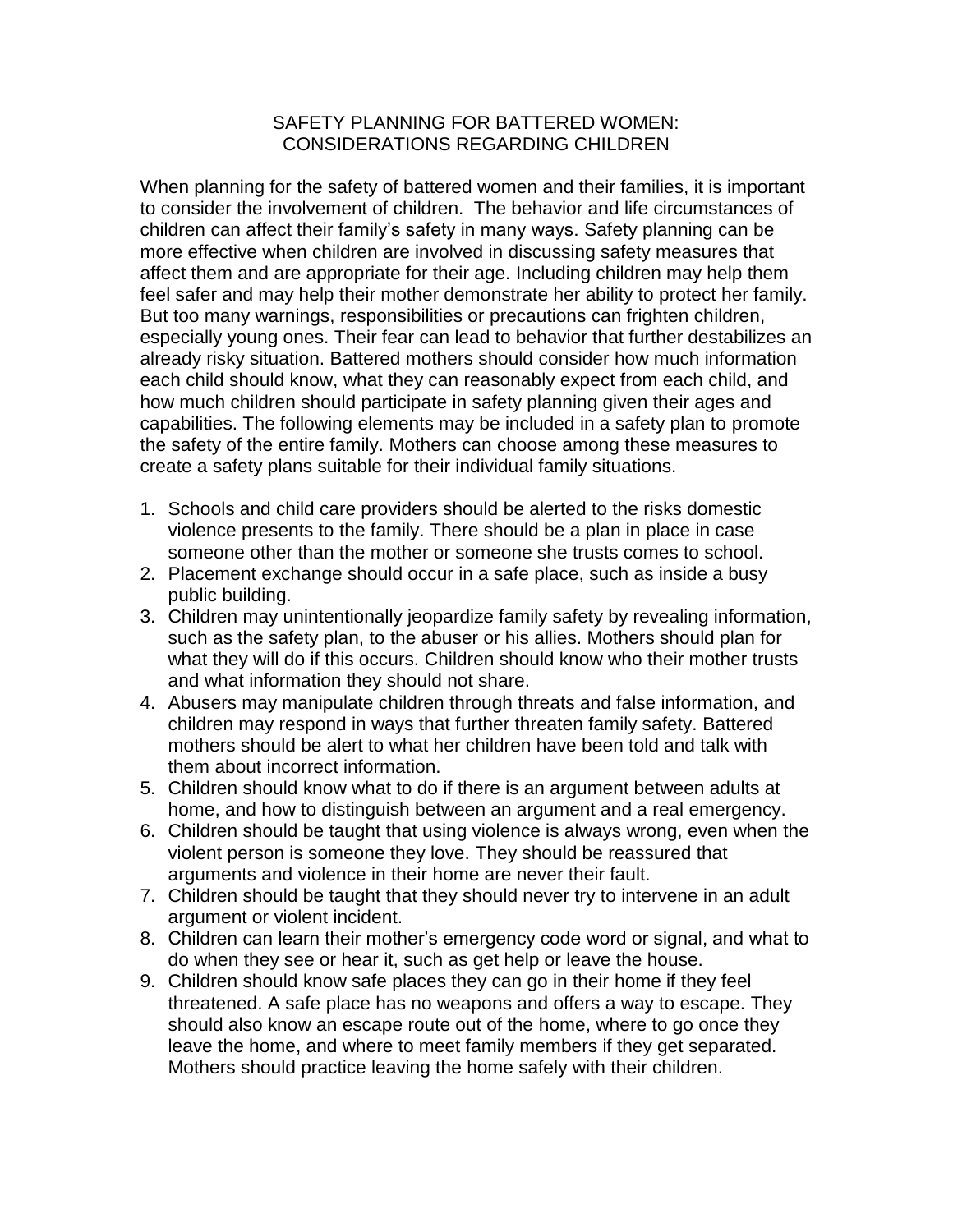- 10.Children can be taught to become a small target by going to a corner and curling up in a ball, face protected and arms around each side of the head, fingers entwined.
- 11.Children should know how to call 911, including what information they should report and how long to stay on the phone. They should learn their home address and phone number as soon as they are old enough to remember it accurately.
- 12.Children can be taught how to use a pay phone, a cell phone and how to make a collect call.
- 13.Older children may be expected to take responsibility for younger siblings in an emergency. If so, both older and younger children should understand what is expected of them.
- 14.Abusers may teach children not to trust police. Children should know that they can turn to the police for help.
- 15.Children should know what to do in case of a fire.
- 16.Children should know what to do if they find a weapon.
- 17.Children should learn what to do if they are by themselves and are approached by the abuser or his ally.
- 18.Children should know what to do if they are kidnapped, such as behavior that could keep them safe and how to get help.
- 19.When mothers prepare a packed bag in case they leave home, they should include items of importance to children. This could include:
	- Documents such as birth certificates, school ID cards, immunization, school and medical records and documents providing evidence of special needs
	- Baby supplies, such as diapers
	- School clothes
	- Uniform, nametag or other items needed by working teens
	- Items that provide children comfort away from home, such as favorite toys, clothes or blankets. If possible, these items should be selected by the children themselves.
	- Important school supplies, books and homework
	- Contact information for friends, school or sports schedules and other information of importance to children

## Developmental Considerations:

Infants and toddlers:

• Is there a place where the mother can store or borrow baby equipment (stroller, portable crib, car seat) if she has to leave home and is unable to bring these items with her?

School age:

- Is there a safe way to receive and turn in homework in case of school absence?
- If the mother and children leave the abuser, the child's entire schedule, including after school child care, clubs, sports and lessons should be reviewed for elements of risk and potential contact with the abuser or his